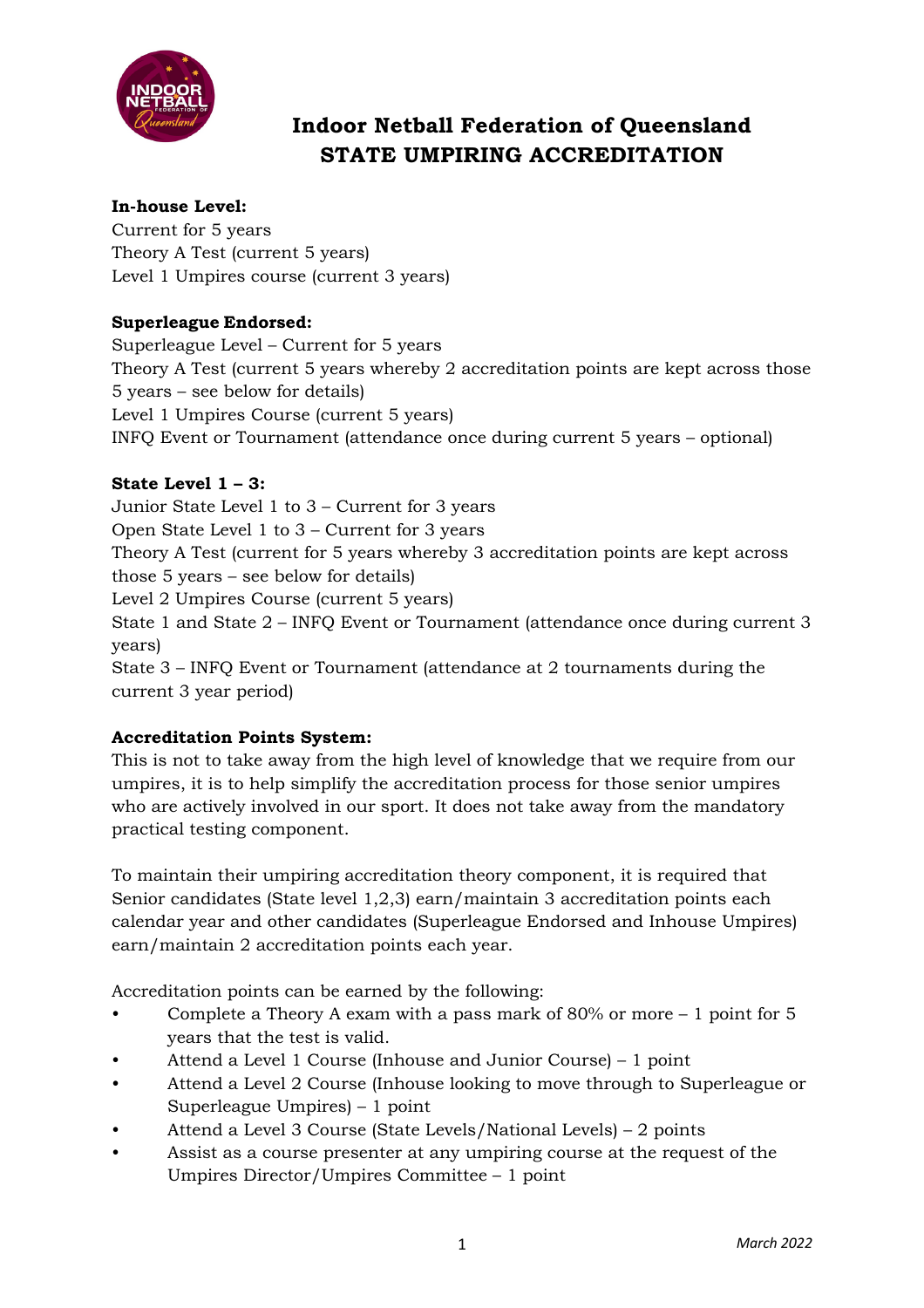- Umpire at least 2 games on more than 10 rounds of Superleague in a season across either Division 1 or 2 – 1 point
- Attend and umpire 4+ games at a INFQ Event or tournament including Superleague final series – 1 point
- Attend and umpire a State Trials event 1 point
- Attend and umpire 10+ games at a Nationals tournament (Aged, Opens, Super Nationals or Junior Nationals) – 2 points
- Attend and umpire at an International Tournament  $-2$  points

Should the mandatory 2 or 3 accreditation points not be earned in a calendar year then the Candidate would be placed on Accreditation probation meaning they may have their umpiring level reviewed by the Umpires Director/Assistant Umpires Director and may be given an extension where there are extenuating circumstances otherwise the Candidate would be dropped down 1 level, if they are already at the base level then their accreditation *could* become expired. The Candidate would be given the opportunity for reply before any changes were made to a Candidates level.

Accreditation points are not transferrable from year to year so you cannot earn 5 points this year and then carry 2 over to the following year.

#### **National Attendance**

Theory B Test (current 3 years)

National level attained is current for a 3 year period. National levels are separate to State Levels and are not transferrable. These details are subject to change without notice as they are managed by Indoor Netball Australia.

#### **Courses –**

Level 1 – aimed at new and beginning, junior or inhouse umpires. To be held at least once a year.

Level 2 – aimed at Superleague umpires and those wishing to develop further towards entry State levels. To be held at least once per year.

Level 3 – aimed at State development with the purpose of achieving excellence and to work towards National development. To be held every 2/3 years or as often as possible in line with State Trainings. Developing umpires may also be asked to attend these sessions at the request of the Umpires Director.

(While courses are aimed to be held at the above periods, this is dependent on centres nominating and requesting for these courses to be held and or centre and umpire availability. The Umpires Committee cannot guarantee that courses will be held, however will make all possible attempts to ensure that they are.

### **Testing Criteria (Refer to INFQ Testing Matrix Appendix)**

Inhouse level can be tested by a co-ordinator, qualified tester or Umpires Director on any inhouse game at any centre. Candidate can be retested as many times throughout the year.

Junior Superleague or Open Superleague Endorsement can be tested at a Superleague event by 1 qualified tester and the opposing Superleague Co-ordinator or Umpires Director however should the opposing Superleague co-orindator decline to be involved then 1 tester will be valid. Candidate can be retested at any time during the Superleague Season.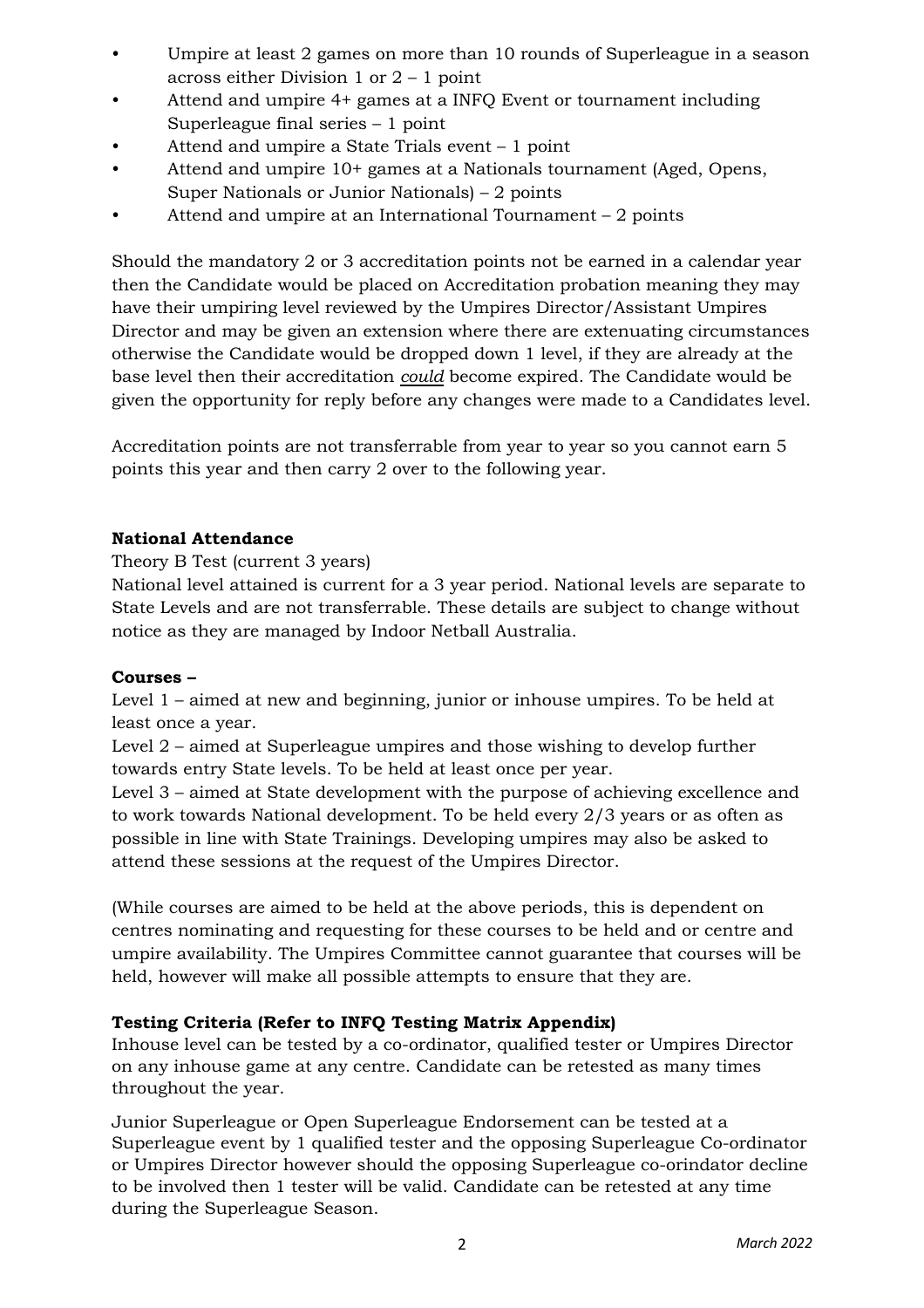If unsuccessful the Candidate can be retested at the next Superleague event. Should a Candidate who has already achieved their Superleague Endorsement and is then being retested for their Superleague Accreditation be unsuccessful, a 6 week probation period would be granted for the candidate to be retested. Should there be less than 6 weeks in the season remaining then it would need to be discussed by the Umpires Director/Assistant Umpires Director and a decision would then be made.

Testing requests for Superleague need to be made to the INFQ Umpires Director/Assistant Umpires Director and the INFQ Office with no less than 4 weeks' notice and the candidate must have completed their Theory A Exam prior to the test being completed. No tests submitted within the 4-week window will be considered unless under exceptional circumstances or another test is already being held that night and the tester/s are available to screen the additional candidate. Candidates must then also have completed or plan to attend an Umpires course in a reasonable timeframe for them to receive the full 5 year period of the accreditation. Until such time that all requirements (Thoery A and Course attendance) are met the Candidate will be placed on a probationary level which gives the Candidate 1 year to complete all the requirements or else the accreditation will be removed.

Junior State Levels can be tested by 2 qualified testers at the Junior State Championships which are normally held in the September school holiday period. These levels are only able to be given during the Junior State Championship tournaments and cannot be retested through the year.

State 1: to be tested by 2 qualified testers as set by the Umpires Director/Assistant Umpires Director. Can be tested at an INFQ Event or Tournament. Can be rested once at each tournament during that current year. If the Candidate is a State 1 and fails to be retested before their accreditation expires at the required tournaments (without a valid exemption approved by the INFQ Executive Committee) then they will have their accreditation downgraded to a Superleague Endorsed.

State 2: to be tested by 2 qualified testers as set by the Umpires Director/Assistant Umpires Director. Can be tested at an INFQ Event or Tournament. Can be rested once at each tournament during that current year. If the Candidate is a State 2 and fails to be retested at the required tournaments before their accreditation expires (without a valid exemption approved by the INFQ Executive Committee) then they will have their accreditation downgraded to a State 1.

State 3: to be tested by 3 qualified testers as set by the Umpires Director/Assistant Umpires Director. Can be tested at an INFQ Event or Tournament as deemed suitable by the Umpires Director. Can be rested once at each tournament during that current year. To achieve of maintain a State 3 level the candidate must be active involved and maintain the required accreditation points. If a State 3 fails to uphold these requirements or fails to be retested at the required tournaments before their accreditation expires (without a valid exemption approved by the INFQ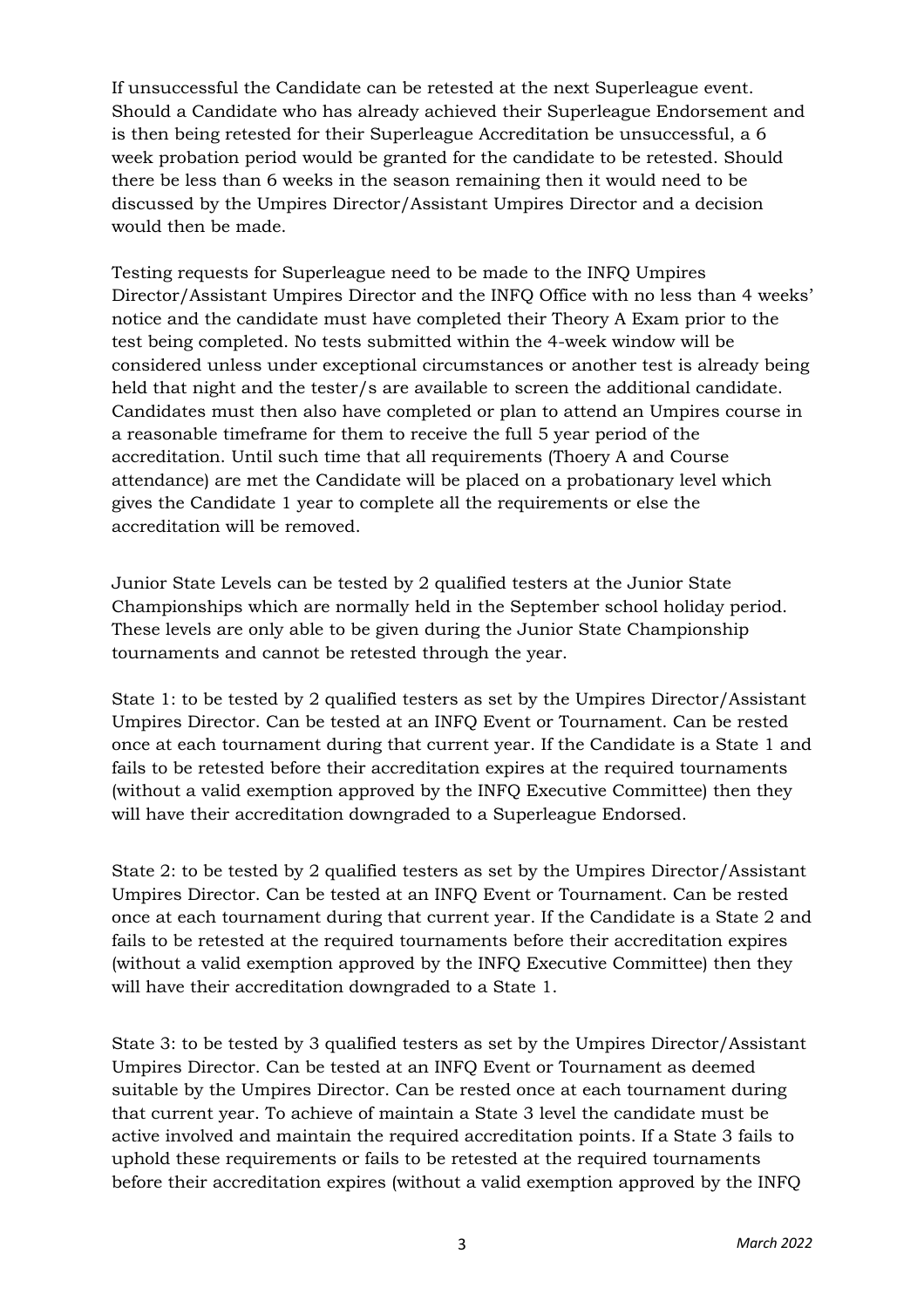Executive Committee) then they will have their accreditation downgraded to a State 2.

National Levels are only awarded by attendance at National tournaments which require you to nominate and then be selected to tour away with our travelling teams. These are held all around the country and are normally 3 times a year, Aged, Open and Juniors or sometimes Aged and Opens can be combined into a Super Nationals event, that is decided by Indoor Netball Australia.

Should any Candidate not be available for testing when approaching their expiry date, then an email can be sent to both the Umpires Director and info@infq.com.au which will then be forwarded to the INFQ Executive Committee for their consideration. For example, if a Candidate was recovering from an injury, a doctor/surgeons letter could be included with the request if the Candidate thought necessary. The Executive committee would then assess the request with the recommendation from the Umpires Director/Assistant Umpires Director if requested and then a response be provided to the Candidate once the INFQ Executive Committee had made their decision.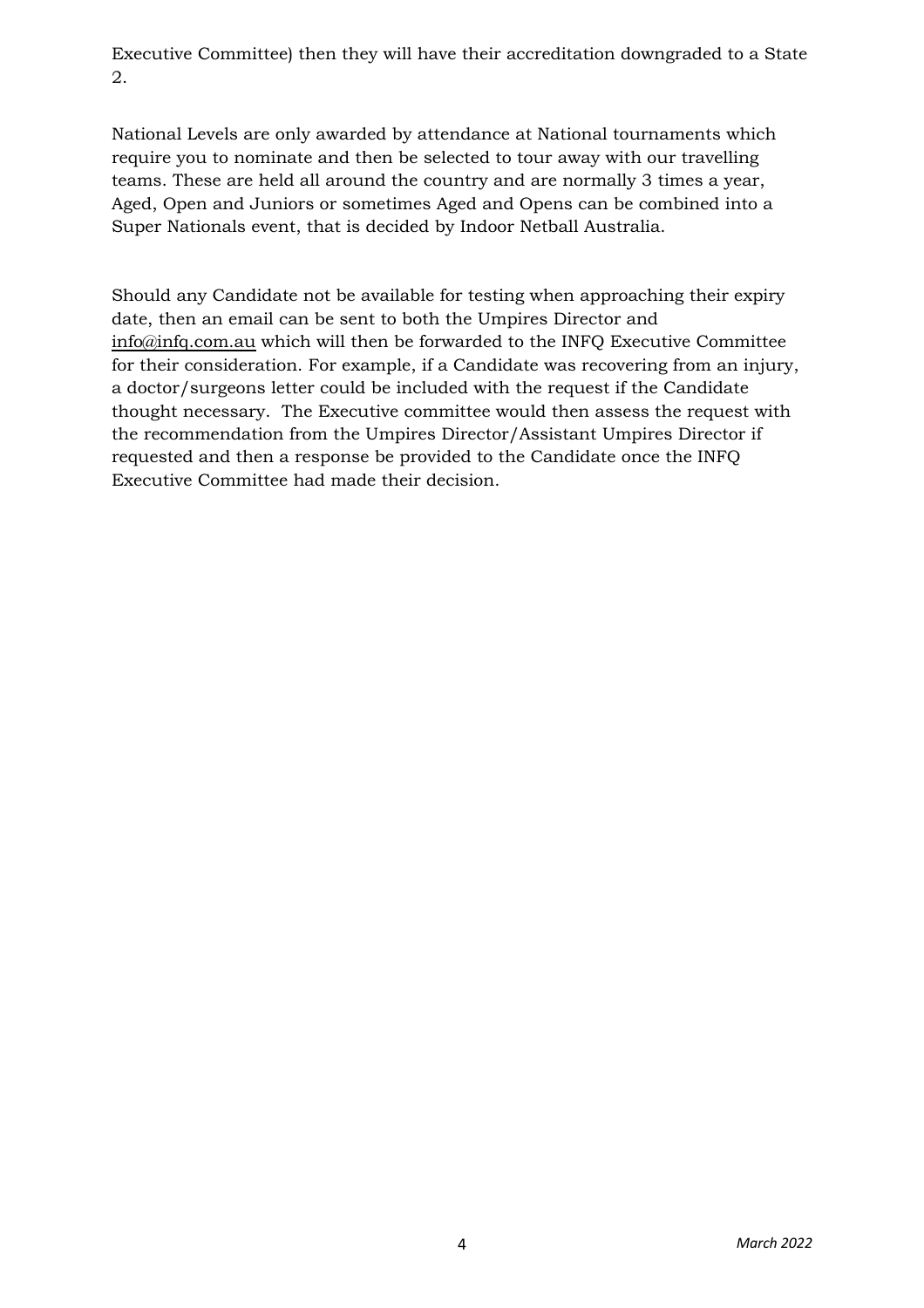# **GUIDELINES FOR THE TESTING OF INHOUSE UMPIRES**

| Appearance            | - Neat and Tidy.                                                                                                                    |
|-----------------------|-------------------------------------------------------------------------------------------------------------------------------------|
| Manner                | - Firm but pleasant.                                                                                                                |
| Control               | - The Umpire should attempt to be in control of the<br>game.                                                                        |
| Voice                 | - Loud and clear for the players to be able to hear<br>and begin to show an understanding of hand<br>signals.                       |
| Whistle               | - Clear blasts.                                                                                                                     |
| Terminology           | - Try to be in the best position to see infringements.<br>- Show some attempt at repositioning                                      |
| Positioning           | - Try to be in the best position to see infringements.<br>- Show some attempt at repositioning                                      |
| General Infringements | - To be able to recognise and penalise most<br>infringements.                                                                       |
| <b>Centre Passes</b>  | - Call and control centre passes.                                                                                                   |
| Toss Up               | - To be able to correctly do toss ups.                                                                                              |
| Advantage Rule        | - Be aware of and begin to apply.                                                                                                   |
| Contact/Obstruction   | - Recognise and penalise most infringements.<br>- Have a basic understanding of "fair contest"<br>- Maintain a consistent 3ft/0.9m. |
| Net Abuse             | - Recognise and penalise major net abuse<br>infringements.                                                                          |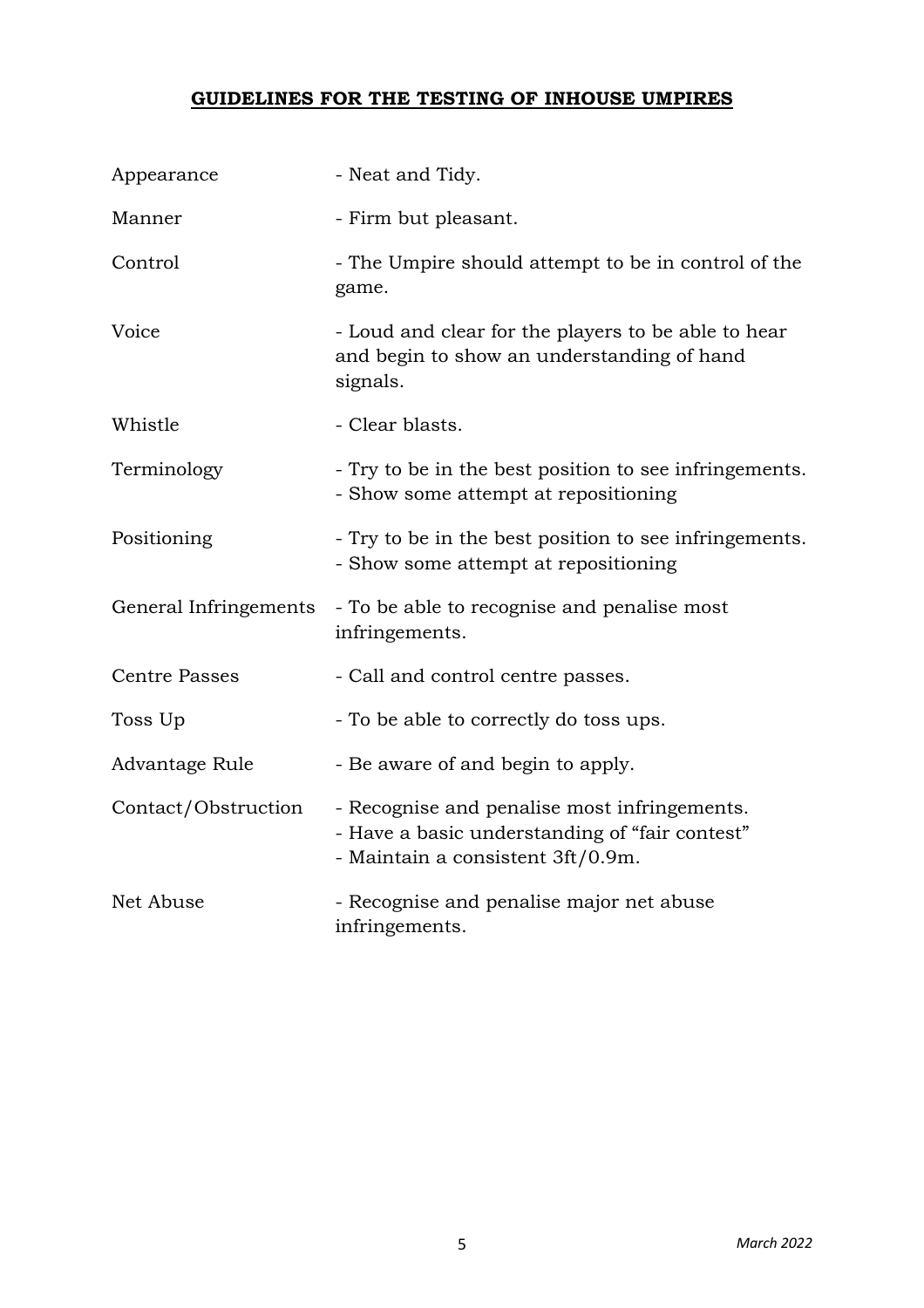# **GUIDELINES FOR THE TESTING OF "JUNIOR STATE 1" UMPIRES**

| Appearance            | - Dress should be neat and appropriate.                                                                                                                             |
|-----------------------|---------------------------------------------------------------------------------------------------------------------------------------------------------------------|
| Manner                | - Firm but pleasant.                                                                                                                                                |
| Control               | - The Umpire should attempt to be in control of the<br>game.                                                                                                        |
| Voice                 | - Loud and clear for the players to be able to hear.<br>- Show an understanding of hand signals.                                                                    |
| Whistle               | - Clear, short blasts.                                                                                                                                              |
| Terminology           | - Show some knowledge and attempt to use.                                                                                                                           |
| Positioning           | - Must always try to be in the best possible position<br>to see Infringements when they occur and penalise.<br>- Reposition to get into a better position at times. |
| General Infringements | - To be able to recognise and penalise most<br>infringements where necessary.                                                                                       |
| <b>Centre Passes</b>  | - Call and Control centre passes.                                                                                                                                   |
| Toss Up               | - To be able to correctly control in accordance with<br>the rule book                                                                                               |
| Advantage Rule        | - Be aware of and begin to apply on a regular basis.                                                                                                                |
| Contact/Obstruction   | - Recognise and penalise infringements as they<br>occur.<br>- Show a basic understanding of "fair contest".<br>- Maintain a consistent 3ft/0.9m.                    |
| Net Abuse             | - Know the Net Abuse Rule and penalise<br>accordingly.                                                                                                              |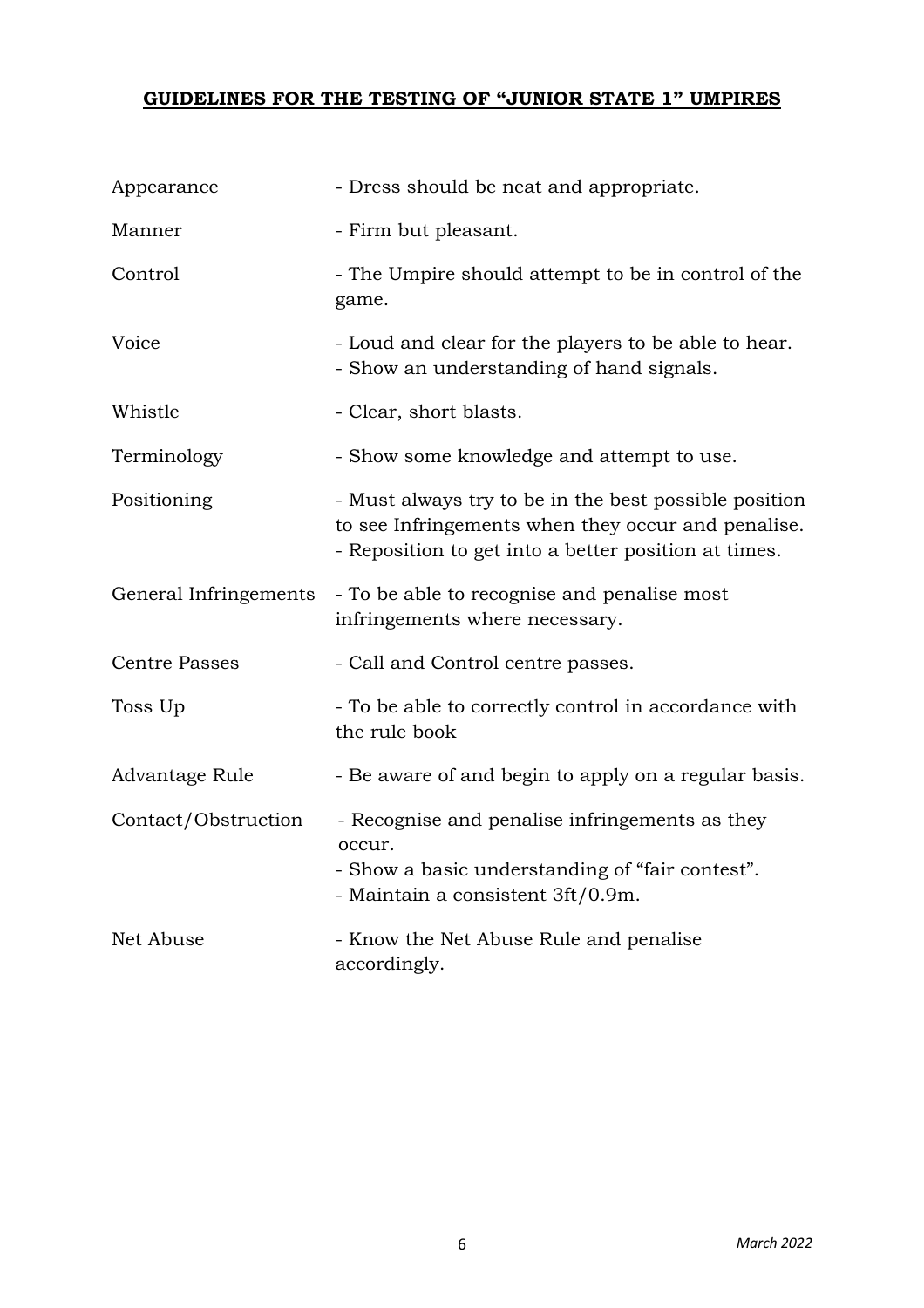# **GUIDELINES FOR THE TESTING OF "JUNIOR STATE 2" UMPIRES**

| Appearance            | - Dress should be neat and appropriate.                                                                                                                                                                         |
|-----------------------|-----------------------------------------------------------------------------------------------------------------------------------------------------------------------------------------------------------------|
| Manner                | - Firm, confident and pleasant.                                                                                                                                                                                 |
| Control               | - The Umpire should at most times be in control of<br>the game.                                                                                                                                                 |
| Voice                 | - Loud and clear for the players to be able to hear.<br>- Show and use of the majority hand signals.                                                                                                            |
| Whistle               | - Clear, short blasts showing the ability to use some<br>control with their whistle.                                                                                                                            |
| Terminology           | - Show moderate terminology and attempt to use.                                                                                                                                                                 |
| Positioning           | - Must attempt to always be in the best possible<br>position to secure a clear vision and to recognise<br>and penalise infringements including off the ball.<br>- Repositioning often to see infringements.     |
| General Infringements | - To be able to recognise and penalise all major<br>infringements with the knowledge of major vs<br>minor.                                                                                                      |
| <b>Centre Passes</b>  | - Call, control and indicate most Centre Passes.                                                                                                                                                                |
| Toss Up               | - To be able to correctly control in accordance with<br>the rule book                                                                                                                                           |
| Advantage Rule        | - Be aware of and apply the Advantage Rule<br>wherever possible as to not disadvantage the non-<br>offending team.                                                                                              |
| Contact/Obstruction   | - Penalise most of the infringements or apply the<br>Advantage Rule.<br>- The Umpire should allow "Fair Contest" to occur<br>wherever possible.<br>- Attempt to maintain a consistent 3ft/0.9m at all<br>times. |
| Net Abuse             | - Know the Net Abuse Rule thoroughly and penalise<br>accordingly.                                                                                                                                               |